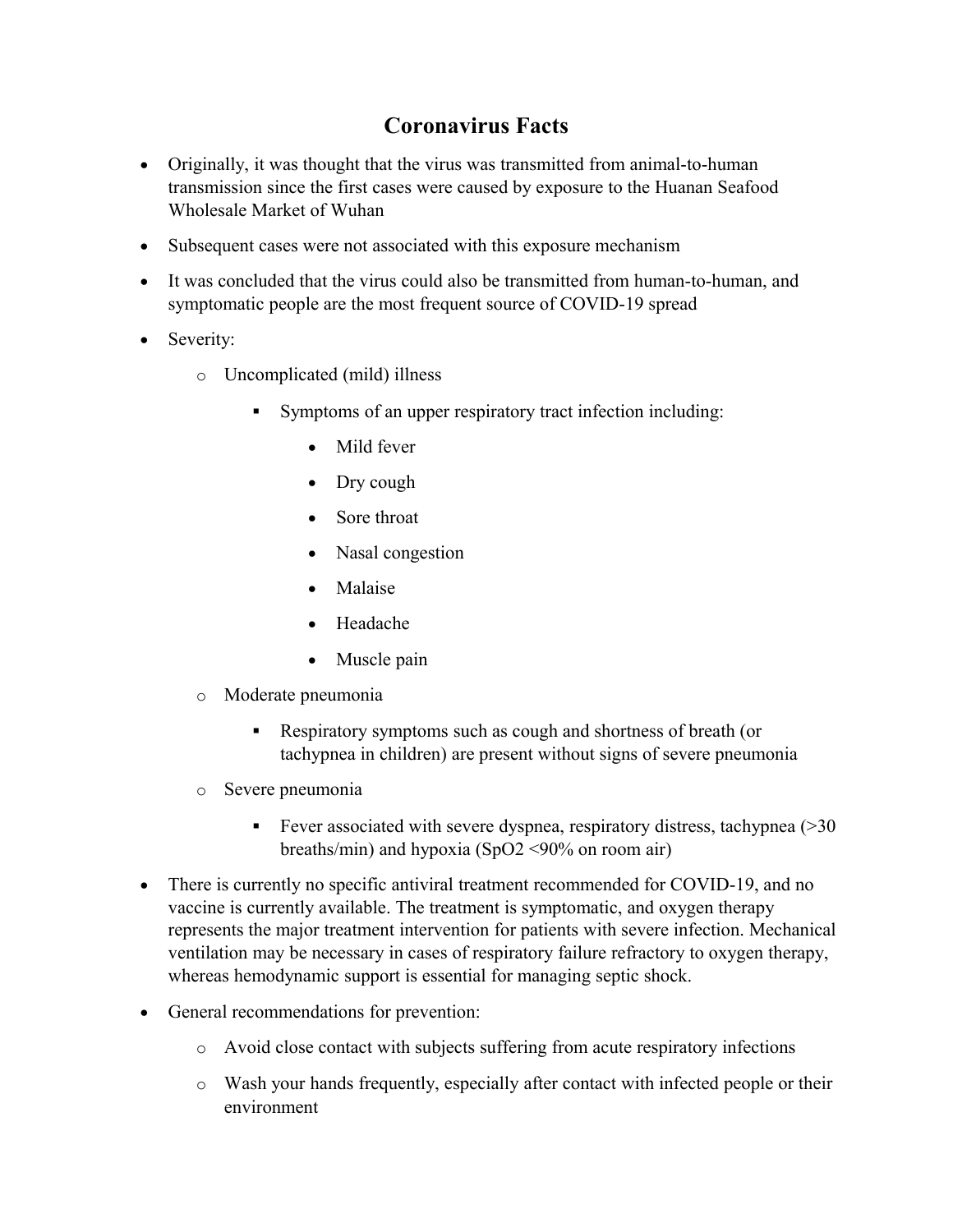- o Avoid unprotected contact with farm or wild animals
- o People with symptoms of acute airway infection should keep their distance, cover coughs or sneezes with disposable tissues or clothes and wash their hands
- o Strengthen in emergency medicine departments, the application of strict hygiene measures for the prevention and control of infections
- o Individuals that are immunocompromised should avoid public gatherings
- o Practice social distancing
	- Staying at home when you are unwell
	- Avoiding large public gatherings if they're not essential
	- Keeping a distance of 5 feet (1.5 meters) between you and other people whenever possible
	- Minimizing physical contact, especially with people at higher risk such as older people and people with existing health conditions
- Who is at the highest risk for having serious symptoms when exposed to COVID-19?
	- o Risk increases with age
	- o Individuals with comorbid conditions, including but not limited to:
		- Chronic bronchitis
		- Emphysema
		- **Heart failure**
		- **Diabetes**
		- **Immunocompromised**
		- Cancer
		- Chronic kidney disease
		- Chronic liver disease
		- $\blacksquare$  Etc.
- Are children immune to COVID-19?
	- o Children can develop COVID-19, but they tend to have milder symptoms such as fever, cough, and runny nose. They can still pass the virus to other individuals.
- How long does COVID-19 last?